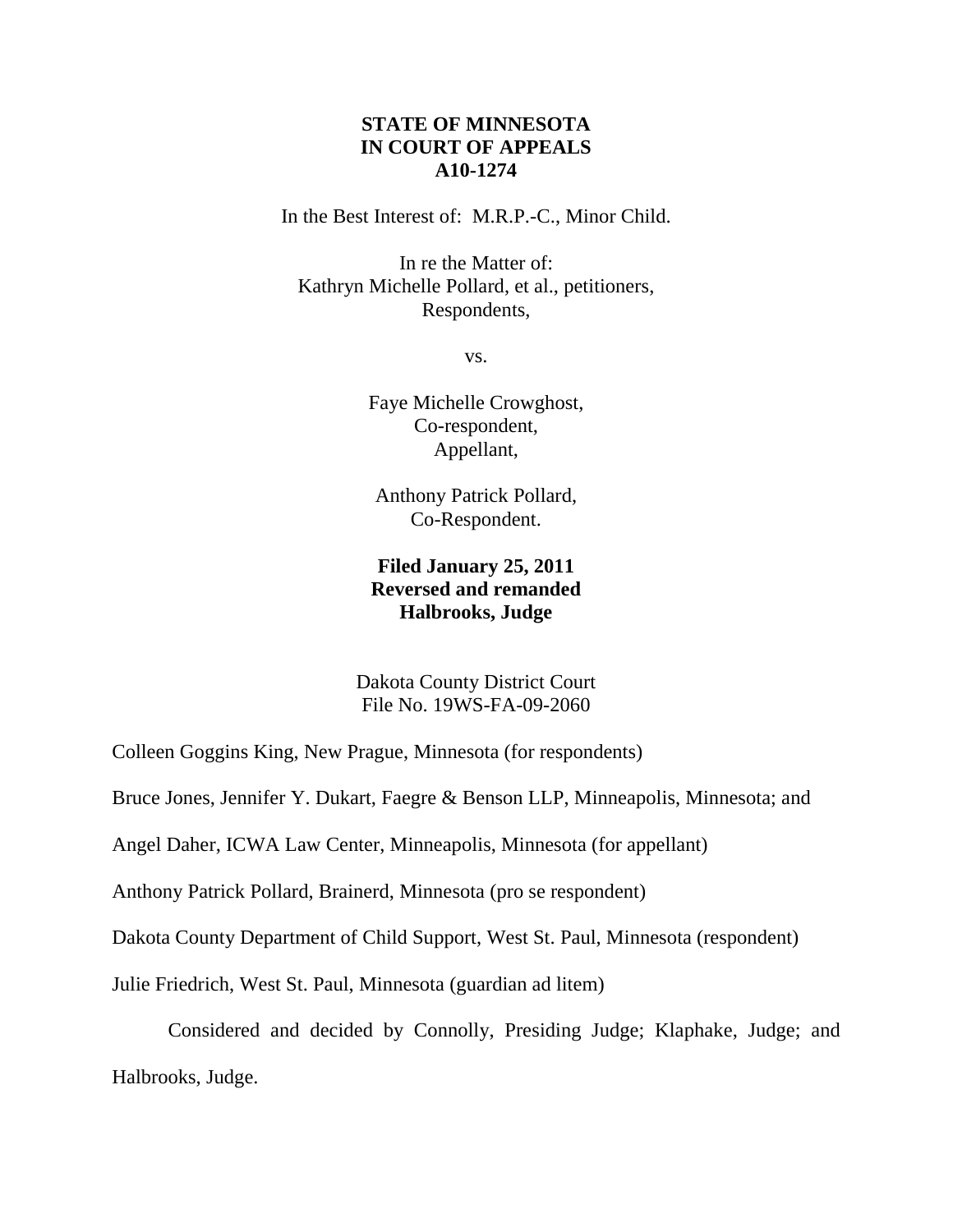### **S Y L L A B U S**

The district court has an affirmative obligation to inquire into whether the Indian Child Welfare Act (ICWA) applies to a custody determination when the facts suggest that the subject child may be an Indian child as defined by 25 U.S.C. § 1903(4) (2006).

### **O P I N I O N**

### **HALBROOKS**, Judge

Appellant Faye Michelle Crowghost challenges the district court's order granting permanent legal and physical custody of her child, M.R.P.-C., to respondents Kathryn Michelle Pollard and Marvin Warzecha, the child"s paternal grandparents. Because the district court failed to conduct an evidentiary hearing and to make adequate findings on the issue of whether respondents satisfy the statutory requirements of de facto custodians and because the district court did not inquire into whether ICWA applied to M.R.P.-C."s custody proceedings, we conclude that the district court abused its discretion by granting respondents' custody petition. We therefore reverse and remand.

#### **FACTS**

Appellant is the mother of M.R.P.-C., a minor child who was born August 28, 2007. Following separate district court proceedings, respondents were granted temporary legal and physical custody of M.R.P.-C. on August 18, 2009. In December 2009, respondents petitioned for permanent legal and physical custody of M.R.P.-C. as de facto custodians pursuant to Minn. Stat. § 257C.01, subd. 2 (2010). Respondents alleged that "for approximately half of the minor child"s life, the child has resided in the [respondents'] home under the [respondents'] care and supervision, with the [appellant's]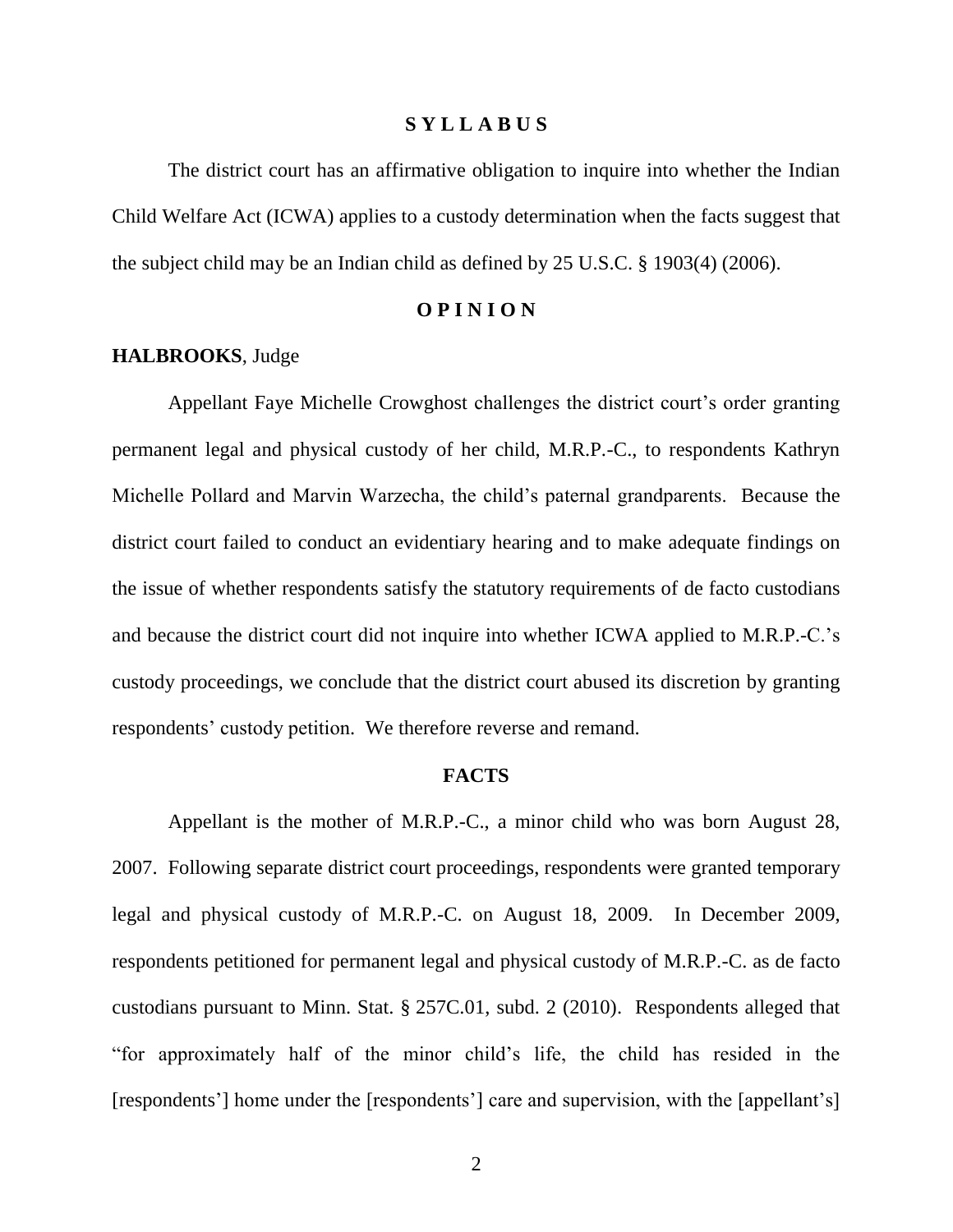knowledge and consent. The [respondents] are the De Facto custodians of the minor child." The petition also alleged that appellant and Anthony P. Pollard, the child's father, "have been unwilling or unable to provide for the proper care, safety and welfare of the minor child."

The district court held a hearing on respondents' petition on December 18, 2009. Respondents' counsel informed the district court that the parties had agreed that respondents would maintain temporary custody of M.R.P.-C. and that a guardian ad litem (GAL) should be appointed to determine the best interests of M.R.P.-C. As a result, the district court issued an order appointing the GAL, confirming that respondents were to maintain temporary physical and legal custody of M.R.P.-C., granting appellant parenting time "in accordance with the future recommendations of the [GAL]," and scheduling a review hearing for May 2010.

The GAL submitted her report and recommendations to the district court on April 27, 2010. The report describes appellant"s involvement in M.R.P.-C."s life. According to the report, appellant originally left M.R.P.-C. in the care of her parents, who are alcoholics, because she was homeless and unemployed. The report also states that in August 2009, appellant became concerned for M.R.P.-C."s welfare, and she informed the district court that she wanted M.R.P.-C. to live with respondents. As of the date of the GAL's report, respondents had been the primary caretakers for M.R.P.-C. for nearly one year, and appellant had been unable to secure stable, permanent housing. The GAL concluded that because neither parent had a permanent address or could take care of M.R.P.-C., the child "would be endangered physically and/or emotionally if he were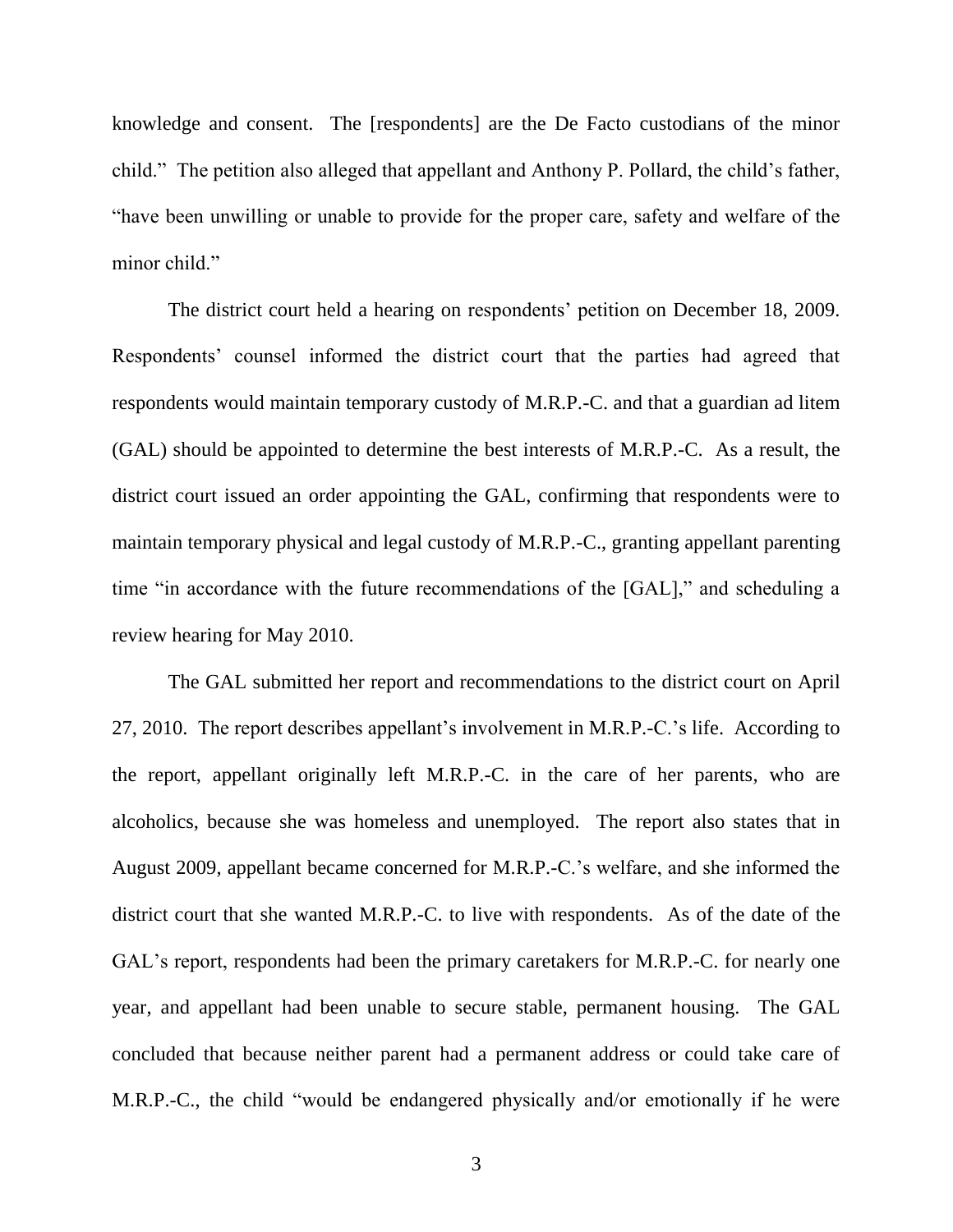placed in the custody of either of his parents." The GAL also concluded that, after considering the best-interests factors in Minn. Stat. § 257C.04, subd. 1(a) (2010), it would be in M.R.P.-C.'s best interests to "permanently live in the sole physical and sole legal custody of his paternal grandparents" with regular, supervised parenting time with appellant.

The review hearing took place on May 7, 2010. Because appellant did not have a permanent address, she first received a copy of the GAL"s report that morning. Counsel for respondents argued that they should be awarded sole permanent legal and physical custody of M.R.P.-C. In response, the district court stated, "I"m going to give [respondents] permanent custody. It's parenting time we are talking about. I don't think there is any question but it's in the child's best interest." According to appellant, she had not discussed the matter with her tribe because she "didn"t think anything like this would happen." As a result, appellant informed the district court that she would be back in court. The district court stated, "You have rights under the [Indian Child Welfare Act]. So that's up to you."

The district court issued its findings and order on May 21, 2010, granting respondents permanent physical and legal custody of M.R.P.-C. and granting appellant supervised parenting time.

Appellant immediately appealed the custody determination, but judgment was not entered until July 28, 2010. Appellant subsequently moved to extend appellate review to include the judgment, and this court granted the motion.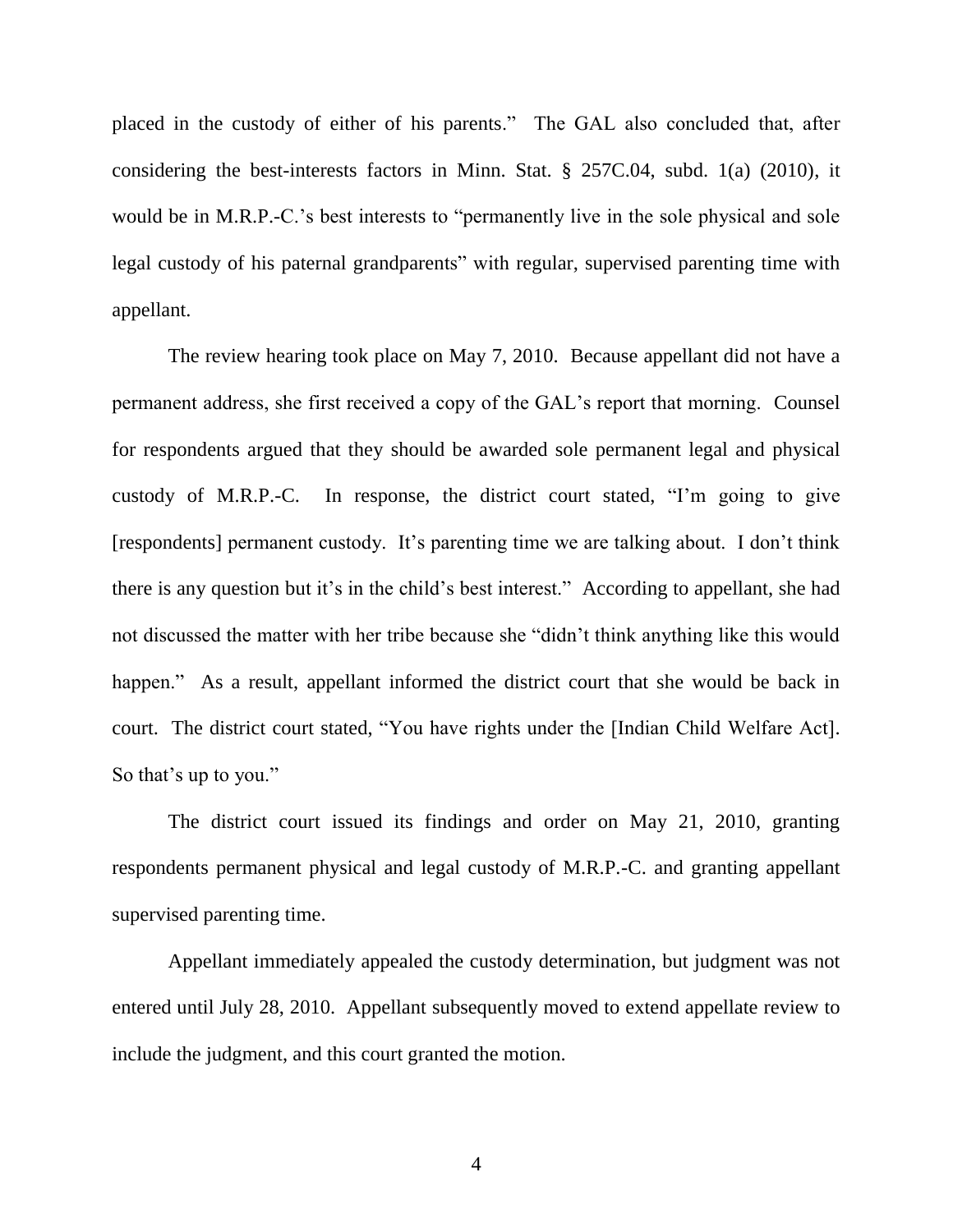#### **ISSUES**

- I. Did the district court comply with the statutory provisions governing de facto custodians?
- II. Did the district court abuse its discretion by granting respondents" petition for permanent legal and physical custody of M.R.P.-C. without inquiring into whether ICWA applies to the custody determination?

### **ANALYSIS**

### **I.**

Appellant contends that respondents do not have standing to petition for custody as de facto custodians of M.R.P.-C. The issue of standing is a question of law, which we review de novo. *Longrie v. Luthen*, 662 N.W.2d 150, 153 (Minn. App. 2003), *review denied* (Minn. Aug. 19, 2003). Whether a party has standing to petition as a de facto custodian is governed by Minn. Stat. § 257C.03 (2010). A petition for custody must allege the basis for jurisdiction, meaning that the petitioner must allege that he or she satisfies the requirements of a de facto custodian. Minn. Stat. § 257C.03, subd. 2(a)(5). Specifically, the petition must allege that the petitioner has been the child's primary caretaker and that the child has lived with the petitioner for at least six months without a parent present and without demonstrated consistent participation by a parent.<sup>1</sup> Minn. Stat. § 257C.01, subd. 2.

Importantly, the statute provides one standard for the allegations in the petition and a separate, heightened standard for the petitioner"s ultimate burden. Minn. Stat. § 257C.03, subd. 2(b), states that "the petition must be verified by the petitioner . . . and

 $\overline{a}$ 

 $<sup>1</sup>$  At the time of the petition, M.R.P.-C. was two years old, so the six-month time frame of</sup> the statute applied to respondents" petition. *See* Minn. Stat. § 257C.01, subd. 2(a)(1).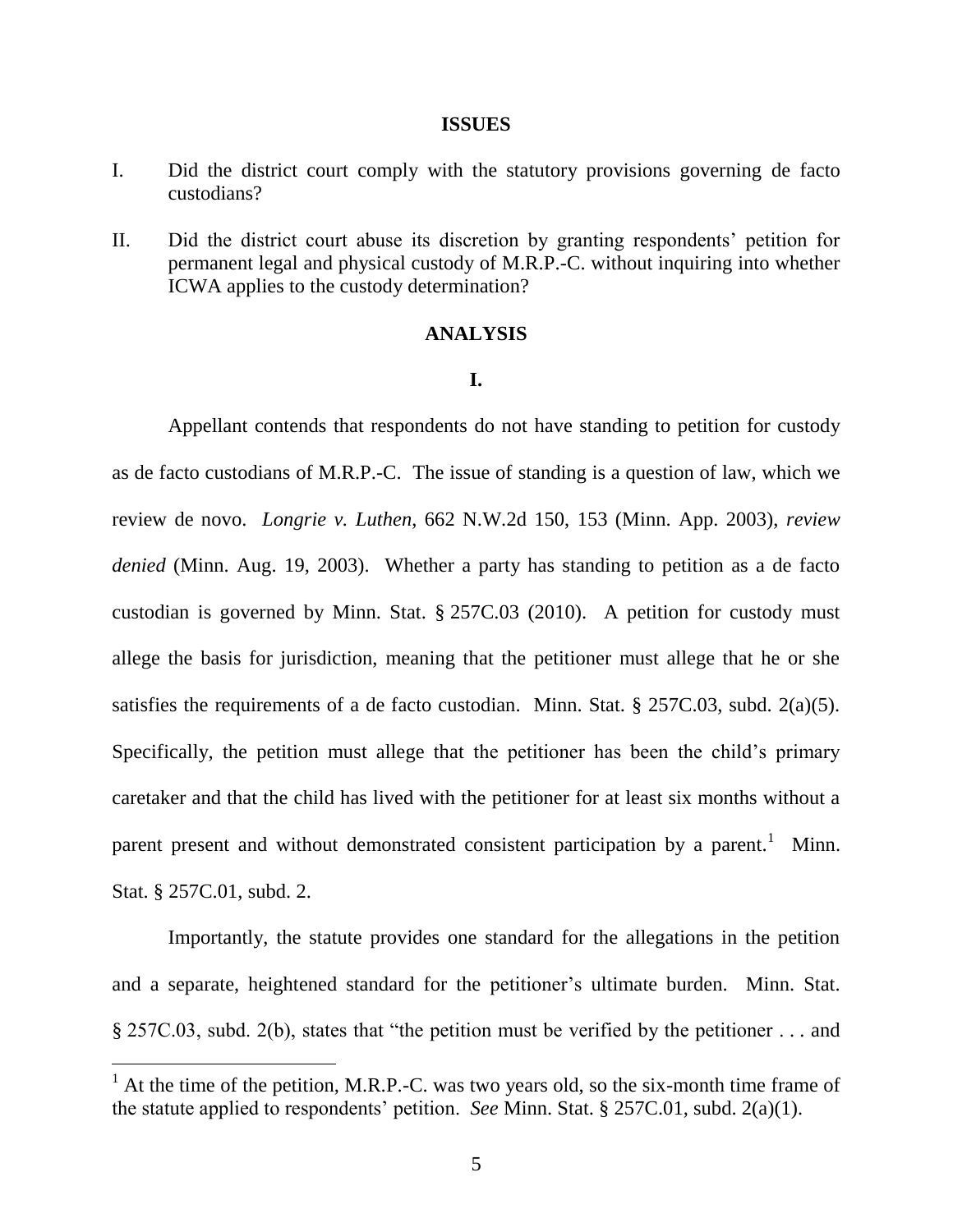its allegations established by competent evidence." This burden has been interpreted as requiring only that the petition allege facts which, if proven, would show that the petitioner meets the definition of a de facto custodian. *Lewis-Miller v. Ross*, 710 N.W.2d 565, 570 (Minn. 2006) (interpreting the statutory process for petitioning as an interested third party, which is similar to the process governing de facto custodians); *cf.* Minn. Stat. § 257C.03, subd. 6 (requiring the petitioner to demonstrate that he or she meets the requisite criteria of a de facto custodian by clear and convincing evidence).

Respondents' petition alleged that "for approximately half of the minor child's life, the child has resided in the [respondents'] home under the [respondents'] care and supervision, with the [appellant's] knowledge and consent." That assertion, if true, would satisfy the first element of a de facto custodian—that M.R.P.-C. had lived with respondents for at least six months of the preceding two years. The petition further alleged that appellant had been "unwilling or unable to provide for the proper care, safety and welfare of the minor child." This allegation, if true, would establish the second element—that no parent was present during that time frame and that there was a lack of demonstrated consistent participation by a parent during that time. Because respondents needed only to allege facts that, if true, would establish that they were de facto custodians, the district court did not err in allowing respondents to proceed with their custody petition. Respondents were entitled to an evidentiary hearing.

But appellant also contends that the district court erred by not making findings on the issue of whether respondents are indeed de facto custodians. Minn. Stat. § 257C.03, subd. 6(a), states that a party petitioning for custody as a de facto custodian must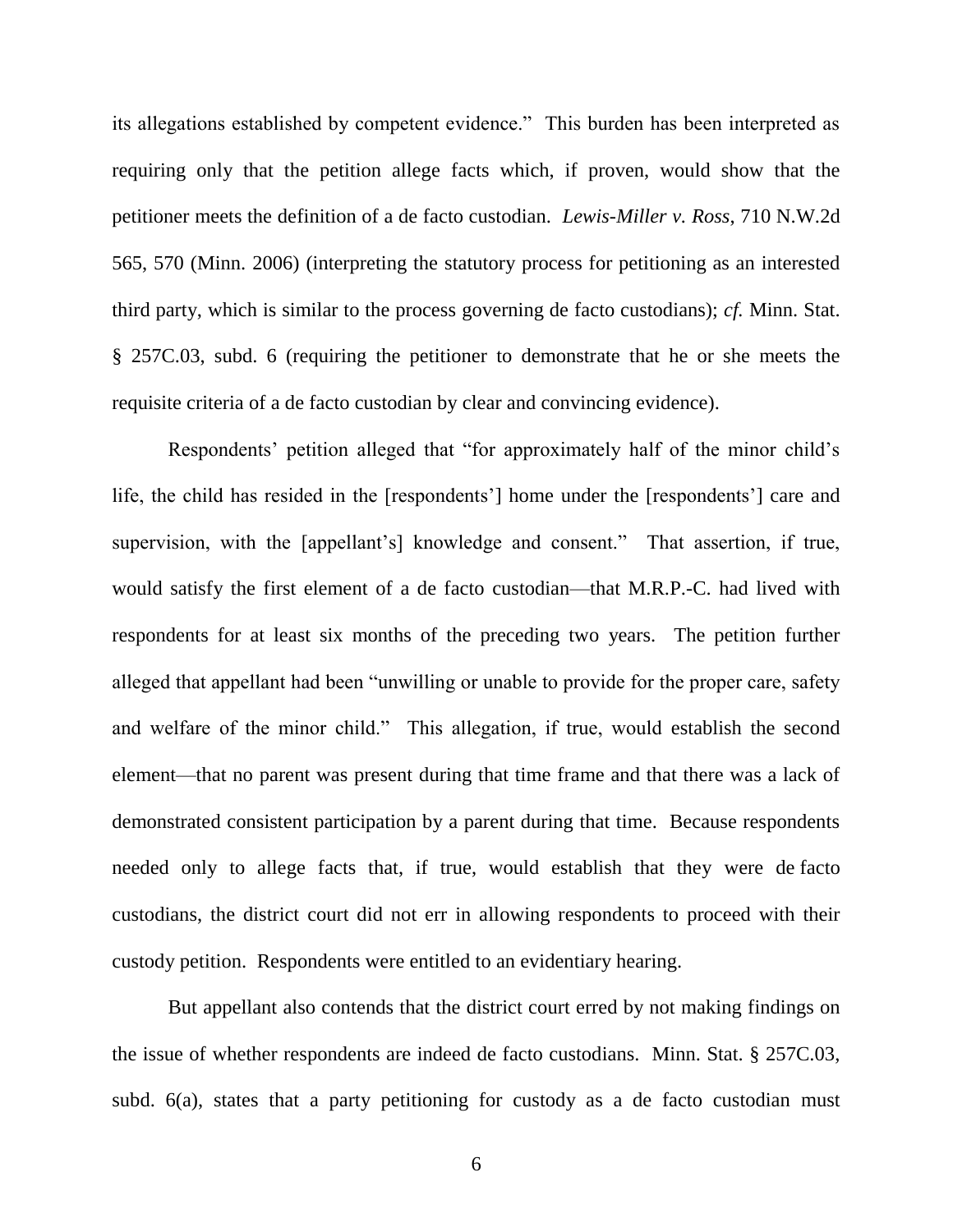"(1) show by clear and convincing evidence that the individual satisfies the definition of [a de facto custodian] and; (2) prove by a preponderance of the evidence that it is in the best interests of the child to be in the custody of the de facto custodian." The statute lists six factors that must be considered by the district court "in determining a parent"s lack of demonstrated consistent participation" and requires the district court to consider an additional 12 factors to determine whether custody with the de facto custodian is in the child"s best interests. Minn. Stat. § 257C.03, subd. 6.

The hearings following respondents' petition for custody of M.R.P.-C. were not evidentiary hearings. The record of the first hearing indicates that the parties had earlier agreed that respondents would retain temporary legal and physical custody of M.R.P.-C., that the GAL would remain on the case, and that the GAL would review the matter and determine what would be in the best interests of M.R.P.-C. The subsequent hearing was a "review hearing," where the district court granted respondents permanent legal and physical custody. Thus, there are no factual findings in the record that permit us to determine whether respondents meet the statutory burden to prove their de facto custodian status or whether the district court engaged in the required analysis of the bestinterests factors. Therefore, we remand for an evidentiary hearing on the issue of whether respondents satisfy the requirements outlined in Minn. Stat. § 257C.03, subd. 6.

### **II.**

Appellant challenges the district court's decision to grant respondents permanent custody of M.R.P.-C. on the ground that it failed to comply with the requirements of ICWA.A district court has broad discretion to provide for the custody of children.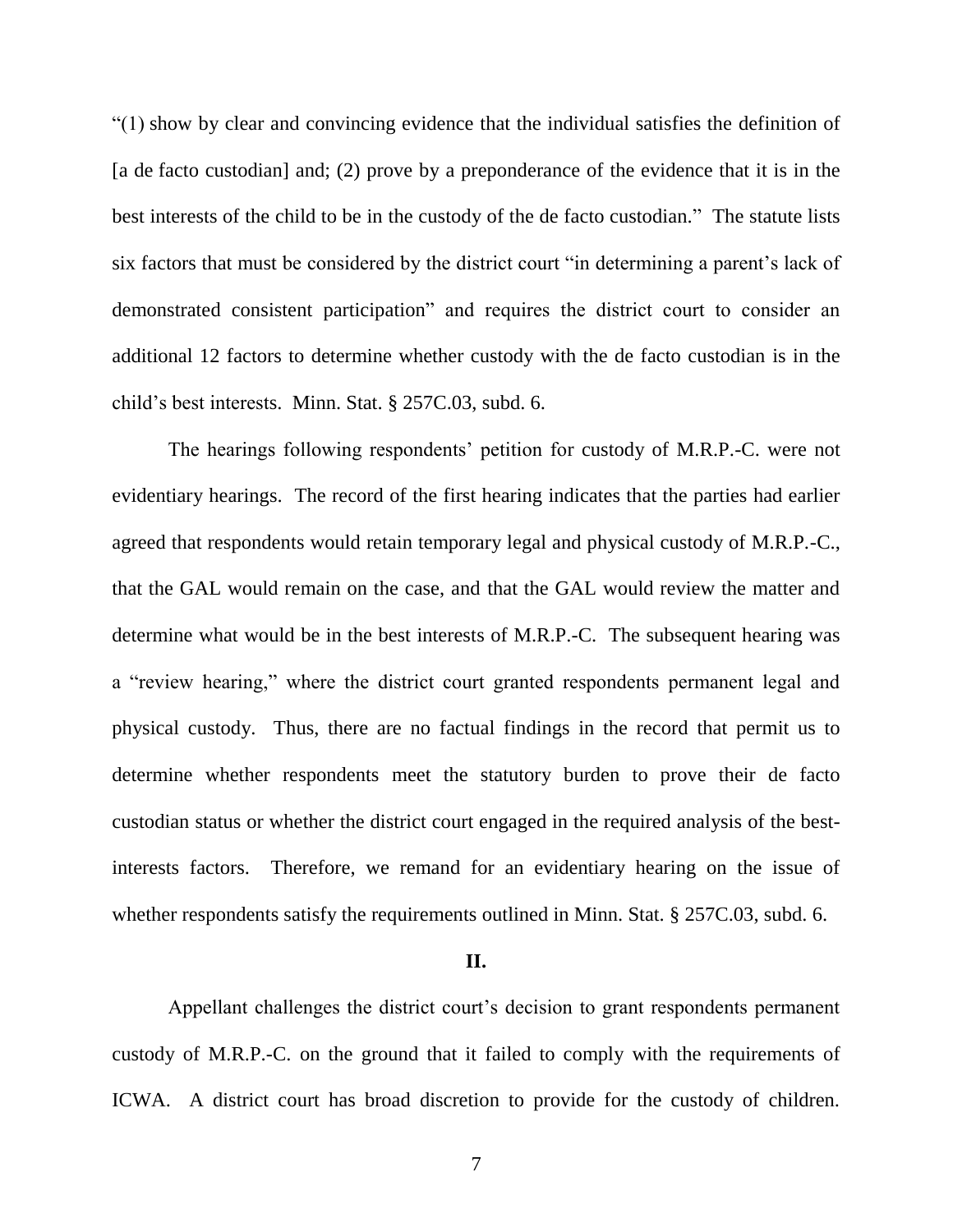*Rutten v. Rutten*, 347 N.W.2d 47, 50 (Minn. 1984). "Appellate review of custody determinations is limited to whether the [district] court abused its discretion by making findings unsupported by the evidence or by improperly applying the law." *Pikula v. Pikula*, 374 N.W.2d 705, 710 (Minn. 1985). Findings of fact are sustained unless they are clearly erroneous. *Id.* 

Appellant contends that the district court had the obligation to inquire into whether ICWA applies to the resolution of M.R.P.-C."s custody. In determining whether ICWA applies, "first, it must be determined that the proceeding is a "child custody proceeding" as defined by the Act. Once it has been determined that the proceeding is a child custody proceeding, it must then be determined whether the child is an Indian child." *In re Welfare of S.N.R.*, 617 N.W.2d 77, 80 (Minn. App. 2000) (quotation omitted), *review denied* (Minn. Nov. 15, 2000). Because ICWA applies to de facto custody proceedings, Minn. Stat. § 257C.02(a) (2010), we must determine whether the district court abused its discretion by failing to inquire into whether M.R.P.-C. is an Indian child as defined by ICWA. An "Indian child" is defined as an unmarried individual under the age of 18 who is a member of an Indian tribe or who is "eligible for membership in an Indian tribe and is the biological child of a member of an Indian tribe." 25 U.S.C. § 1903(4).

We recognize that none of the parties meaningfully raised the issue of M.R.P.-C.'s potential status as an Indian child to the district court. And this court has not previously addressed whether a district court has an affirmative obligation to inquire into a child"s status as an Indian child. Minnesota courts have frequently looked to the guidelines published by the Bureau of Indian Affairs in construing ICWA provisions. *See, e.g.,*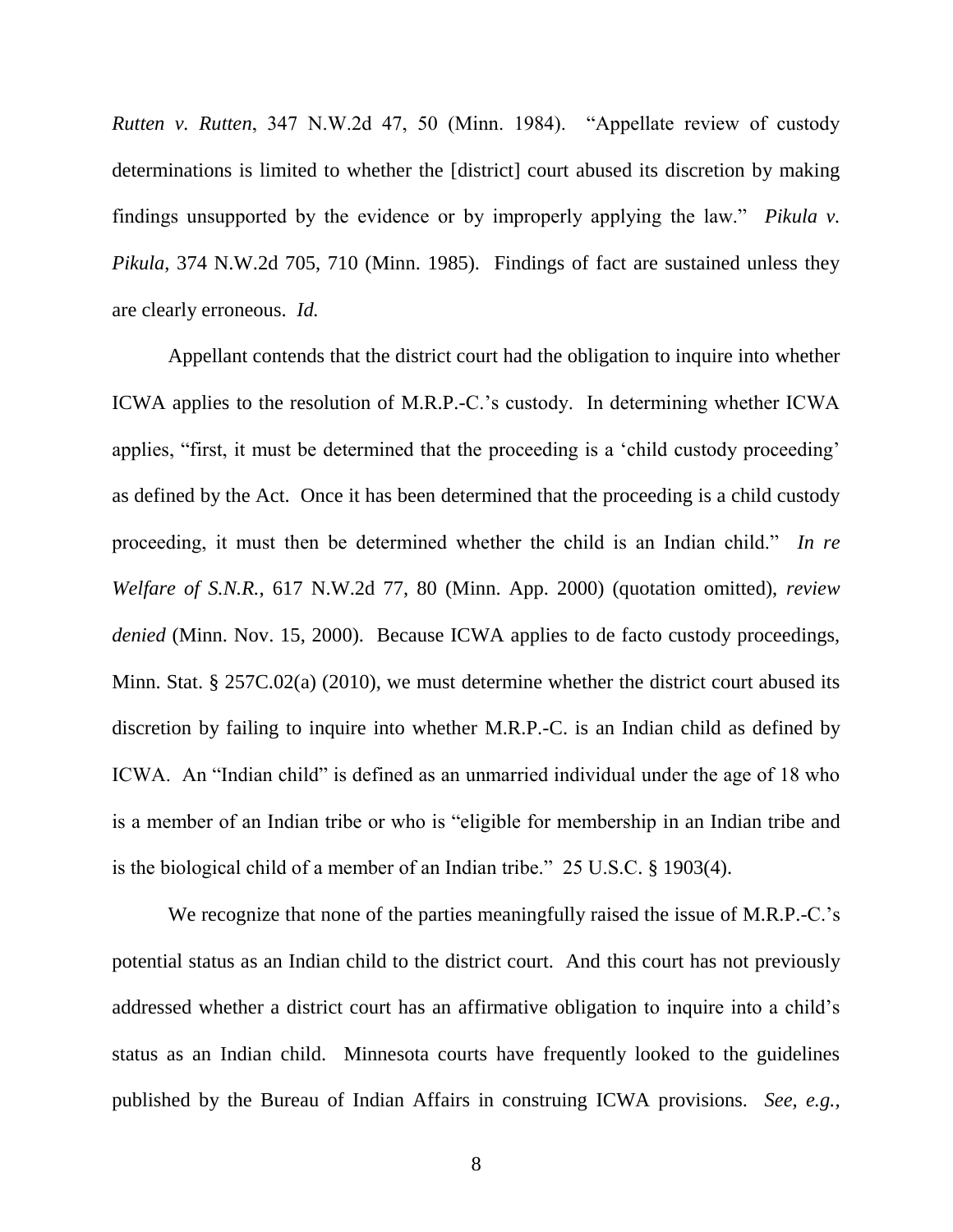*S.N.R.*, 617 N.W.2d at 81. According to the Guidelines, "[w]hen a state court has reason to believe a child involved in a child custody proceeding is an Indian, the court shall seek verification of the child"s status from either the Bureau of Indian Affairs or the child"s tribe." Guidelines for State Courts; Indian Child Custody Proceedings, 44 Fed. Reg. 67,584, 67,586 (Nov. 26, 1979) (hereinafter BIA Guidelines).

We note that other jurisdictions have utilized this language from the BIA Guidelines to impose an obligation on a district court to either inquire further or to proceed pursuant to ICWA when it has reason to believe that the child may qualify as an Indian child. *See, e.g.*, *In re J.M.*, 218 P.3d 1213, 1217 (Mont. 2009) (noting that a district court abuses its discretion by failing to proceed under ICWA when it has reason to believe that the child is an Indian child and that the district court has an obligation to suspend proceedings and resolve the issue of the child"s status at that time); *In re Trever I.*, 973 A.2d 752, 758 (Me. 2009) (explaining that a district court has the obligation to verify the child"s status if it has reason to believe that the child might be an Indian child and holding that the district court complied with this mandate by inquiring into whether the father was a member of a federally recognized tribe at the hearing); *In re J.J.C.*, 302 S.W.3d 896, 901 (Tex. App. 2009) (holding that the district court had the obligation to proceed under ICWA because it had reason to believe that the children were "Indian children" when information demonstrated that the children"s grandmother was enrolled in an Indian tribe). Based on the language of the BIA Guidelines and consistent with other jurisdictions, we conclude that a district court has an affirmative obligation to inquire into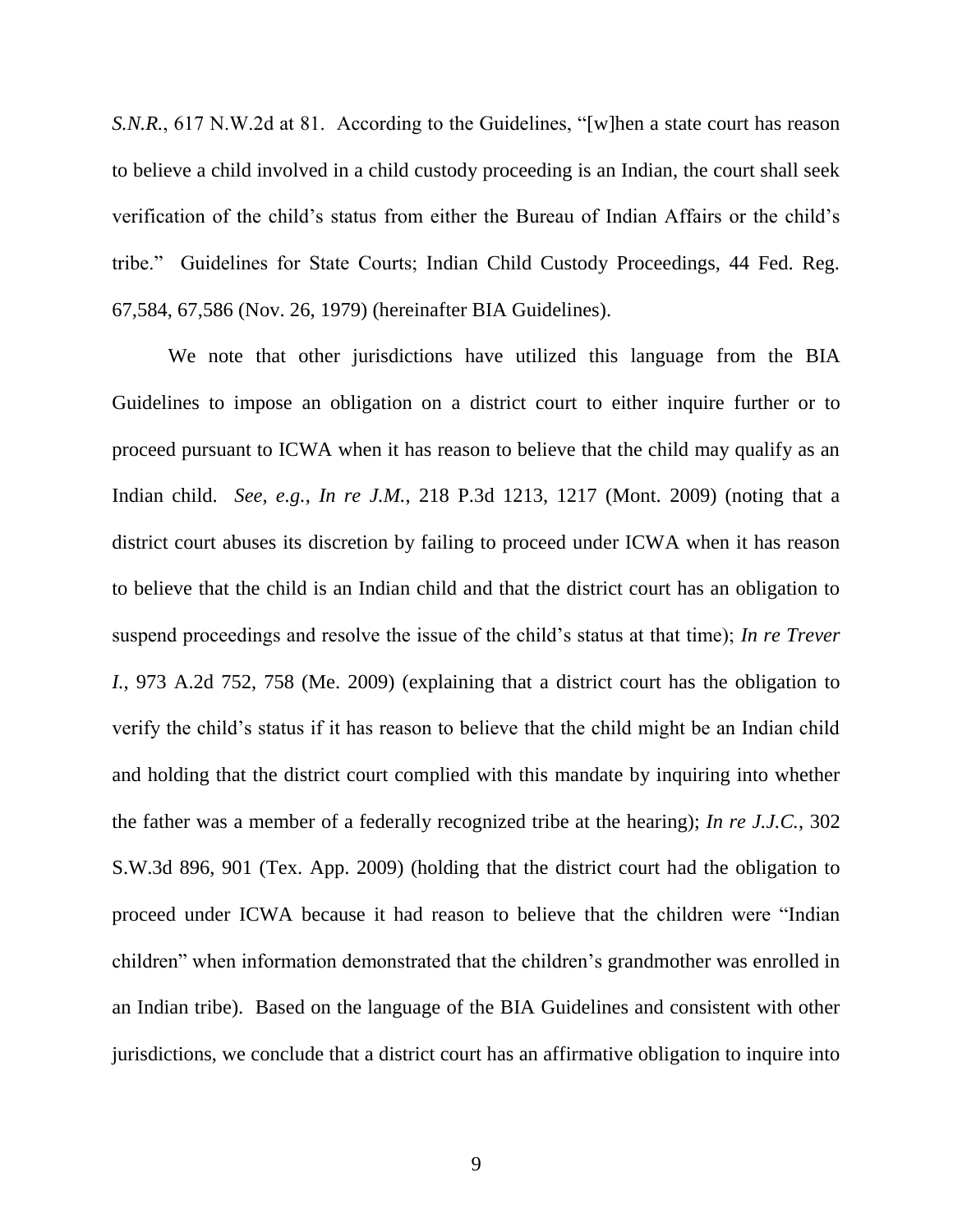whether ICWA applies to a custody determination when it has reason to believe that the child subject to the determination is an Indian child as defined by the act.

The BIA Guidelines provide guidance as to circumstances in which ICWA might be applicable. For example, when any party to the case, a public or state-licensed agency involved in child-protection services, or an officer of the court involved in the proceeding provides information that suggests that the child is an Indian child, the district court has reason to question whether the child involved is an Indian child. BIA Guidelines, 44 Fed. Reg. at 67,586. In this record, the GAL's report describes M.R.P.-C.'s cultural background as "American Indian as well as African American." In addition, the district court itself acknowledged at the custody-determination hearing that ICWA might apply to the proceedings. We conclude based on the GAL"s description of M.R.P.-C. as "American Indian" and the district court's acknowledgment that appellant has rights under ICWA, that the district court here had a sufficient basis to believe that M.R.P.-C. is an Indian child as defined by ICWA and therefore had the obligation to inquire into whether the ICWA provisions apply before rendering its custody determination. We therefore reverse and remand for a hearing on the issue of whether M.R.P.-C. is an Indian child as defined by ICWA.<sup>2</sup>

### **D E C I S I O N**

Because the record is unclear as to whether respondents satisfy their burden of proving the statutory requirements of de facto custodians and because the district court

 $2$  Appellant also argued that she was not provided procedural due process before the custody hearing. Because we are reversing and remanding for a hearing, we do not address this argument.